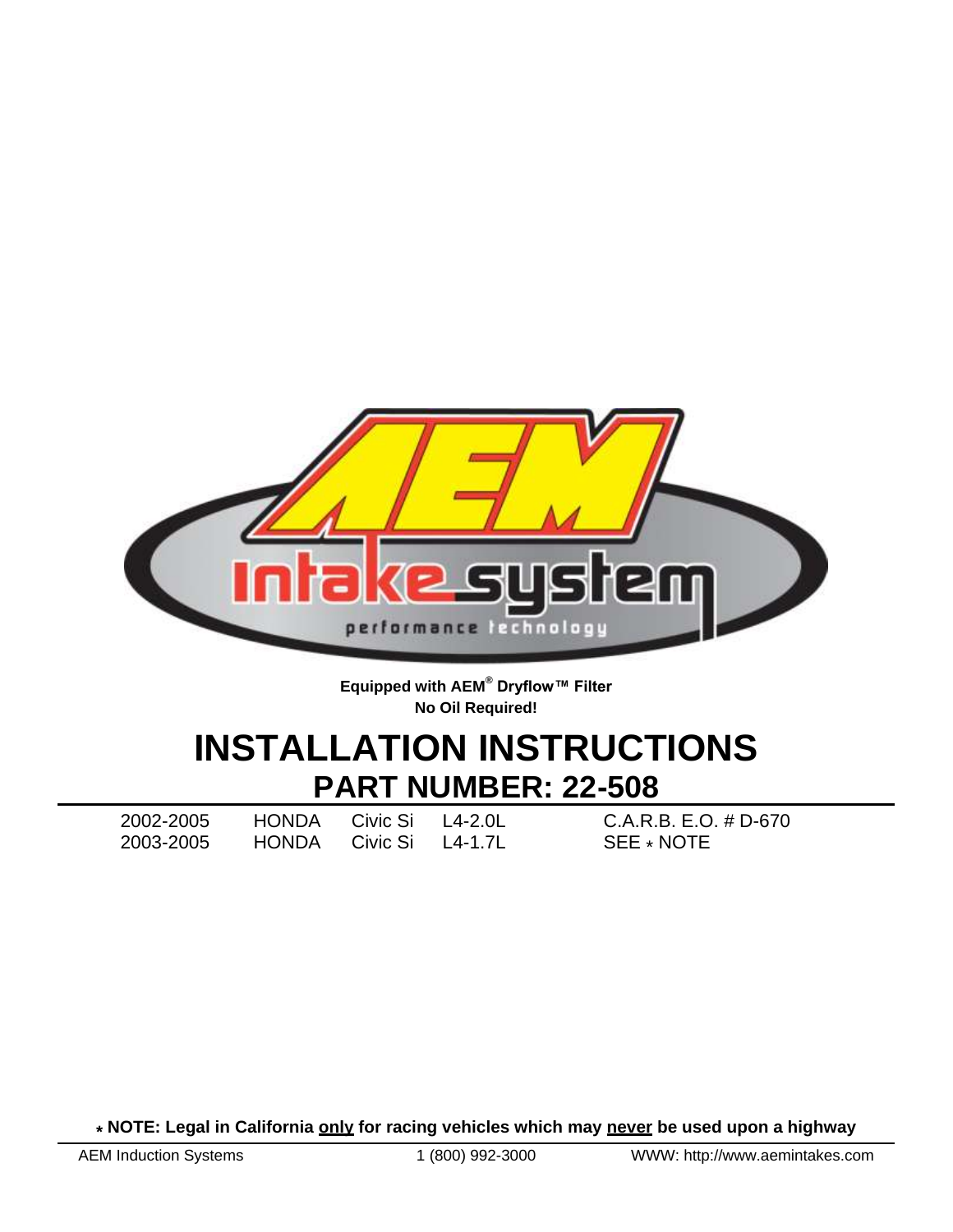## **PARTS LIST**

| <b>Description</b>                   | Qty. | <b>Part Number</b> |
|--------------------------------------|------|--------------------|
| Element Parts Kit 2.50 X 5" Dry Ele. |      | 21-201DK           |
| <b>Short Pipe</b>                    |      | 2-5081             |
| Hose, Adapter 2.50/2.75 X 3" Bl.     |      | $5 - 257$          |
| Spacer, 1.00 OD X .250 ID X .6       |      | 2-647              |
| Grommet, 13/32"                      |      | 784639             |
| Washer, 6mm Soft Mount               |      | 559999             |
| Nut, M6 Hex Serrated                 |      | 444.460.04         |
| 1/2' Bnd. Hose Clamp, 2.15-3.00"     |      | 9440               |
| 1/2" Bnd. Hose Clamp, 2.31-3.25"     | っ    | 9444               |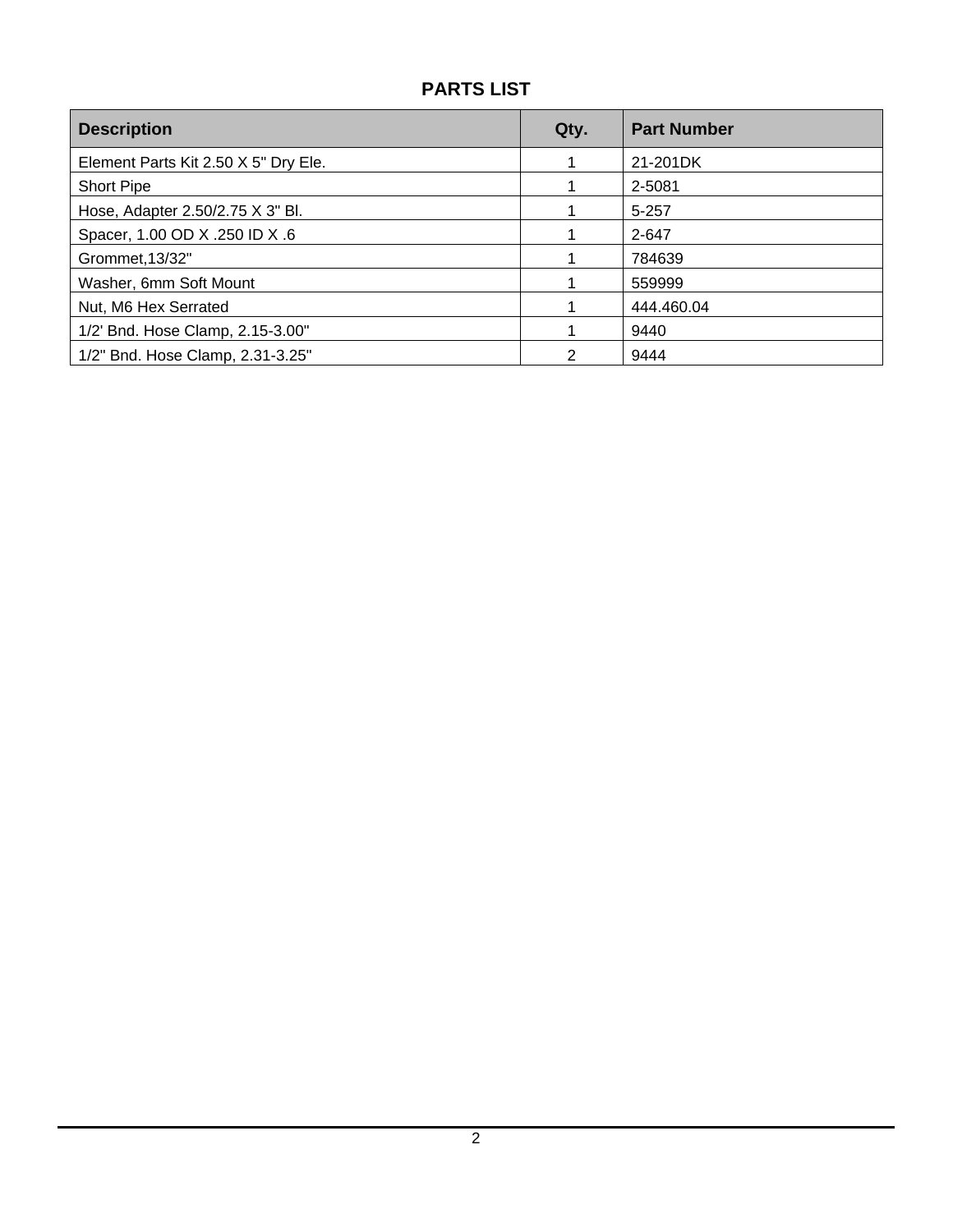**Read and understand these instructions BEFORE attempting to install this product. Failure to follow installation instructions and not using the provided hardware may damage the intake tube, throttle body and engine.**

#### **1. Preparing Vehicle**

a. Make sure vehicle is parked on level surface.

- b.Set parking brake.
- c. If engine has run in the past two hours, let it cool down.
- d. Disconnect negative battery terminal.
- e. Do not discard stock components after removal of the factory system.

#### **2. Removal of stock system**



a. Loosen the two bolts holding the intake cover, then remove it.



b. Loosen the two clamps securing the inlet tube to the throttle body and air cleaner. Unplug the intake air temp sensor and unplug the hose going to the inlet tube. Remove the inlet tube from the vehicle



c. Loosen the 5 Phillips head screws, and remove the air filter assembly lid. Disconnect the hose connect to air box lid, by releasing the hose clamp.



d. Loosen the 3 bolts holding the air filter assembly, and remove it.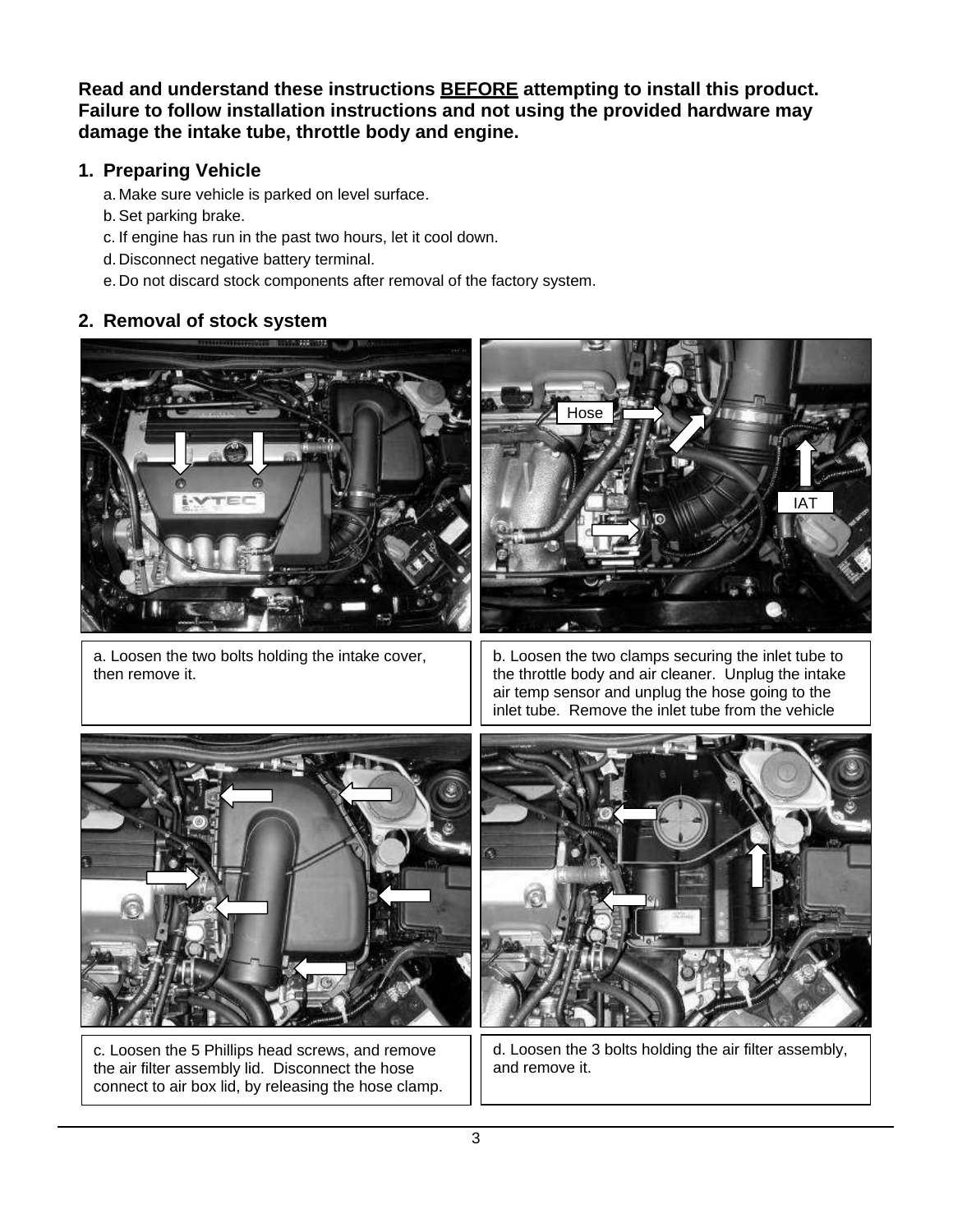

e. Loosen the two nuts securing the air tube, then remove it.

## **3. Installation of AEM® intake system.**

a. When installing the intake system, do not completely tighten the hose clamps or mounting hardware until instructed to do so.



factory air box mounting stud as shown.

c. Install the included rubber grommet and the factory IAT sensor in the intake pipe.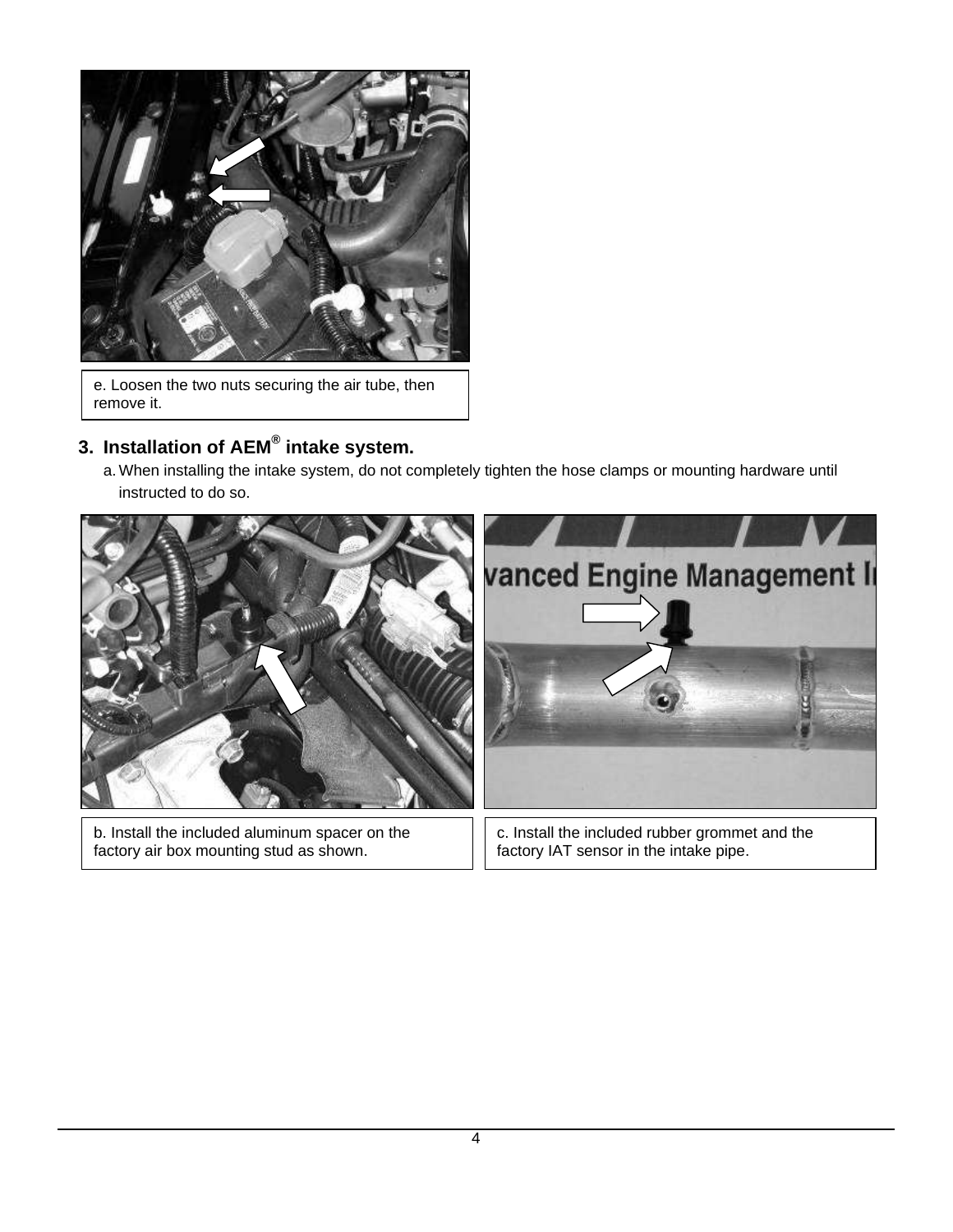

d. Install the air filter and reducer coupler onto the intake pipe using the supplied hose clamps, as shown.



e. Install the intake pipe assembly, placing the reducer coupler over the throttle body. Also secure the bracket over the aluminum spacer with the included washer and serrated nut. Install the factory breather hoses over the nipples on the intake pipe.



f. Install the intake cover, using the original bolts. Plug the IAT wiring harness back into the IAT sensor.